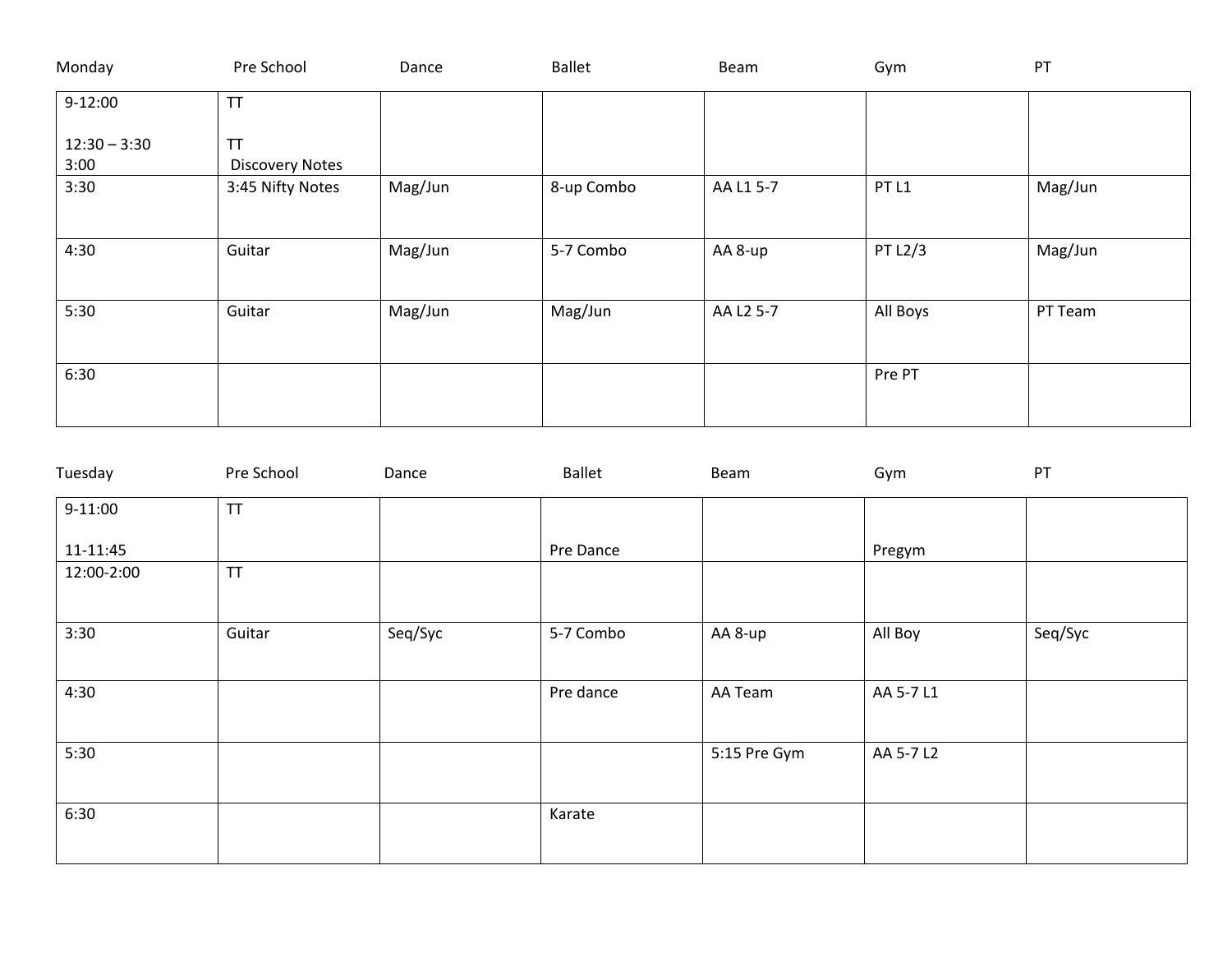| Wednesday      | Pre School | Dance       | <b>Ballet</b>   | Beam        | Gym       | PT                          |
|----------------|------------|-------------|-----------------|-------------|-----------|-----------------------------|
| $9-12:00$      | <b>TT</b>  |             |                 |             |           |                             |
| $12:30 - 3:30$ | <b>TT</b>  |             |                 |             |           |                             |
| 1:45           |            |             |                 | PreGym      |           |                             |
| 2:30           |            | Bonsais     | Pre Dance       |             |           |                             |
| 3:30           |            | Sycamores   |                 | Hot Shots 2 | Int Cheer | Mini Cheer                  |
| 4:30           |            | Oakies      | <b>Ballet A</b> |             | Adv Cheer | Sequoia's gym<br>Oakies Gym |
| 5:00           |            |             |                 | Preteam     |           |                             |
| 5:30           |            | Sequoias    | Aspens          |             |           |                             |
| 6:30           |            | Coed Hiphop |                 |             | Parkour 1 |                             |

| Thursday   | Preschool | Dance   | <b>Ballet</b>     | Beam        | Gym       | PT               |
|------------|-----------|---------|-------------------|-------------|-----------|------------------|
| $9 - 2:00$ | <b>TT</b> |         |                   |             |           |                  |
| 11:00      |           |         |                   |             | Pregym    |                  |
| 3:30       |           | Jun/Mag | 5-7 Combo Dance   | Hot Shots 1 | AA 8-up   | PT 2/3           |
| 4:30       |           | Jun/Mag | 8-up Combo Dance  | AA Team     | AA 5-7 L1 | AA 5-7 L2        |
| 5:30       |           | Jun/Mag | Int Ballet        |             |           | PT <sub>L1</sub> |
| 6:30       |           | Jun/Mag | <b>Adv Ballet</b> |             |           |                  |
| 7:30       |           |         |                   | Parkour 2   |           |                  |
|            |           |         |                   |             |           |                  |